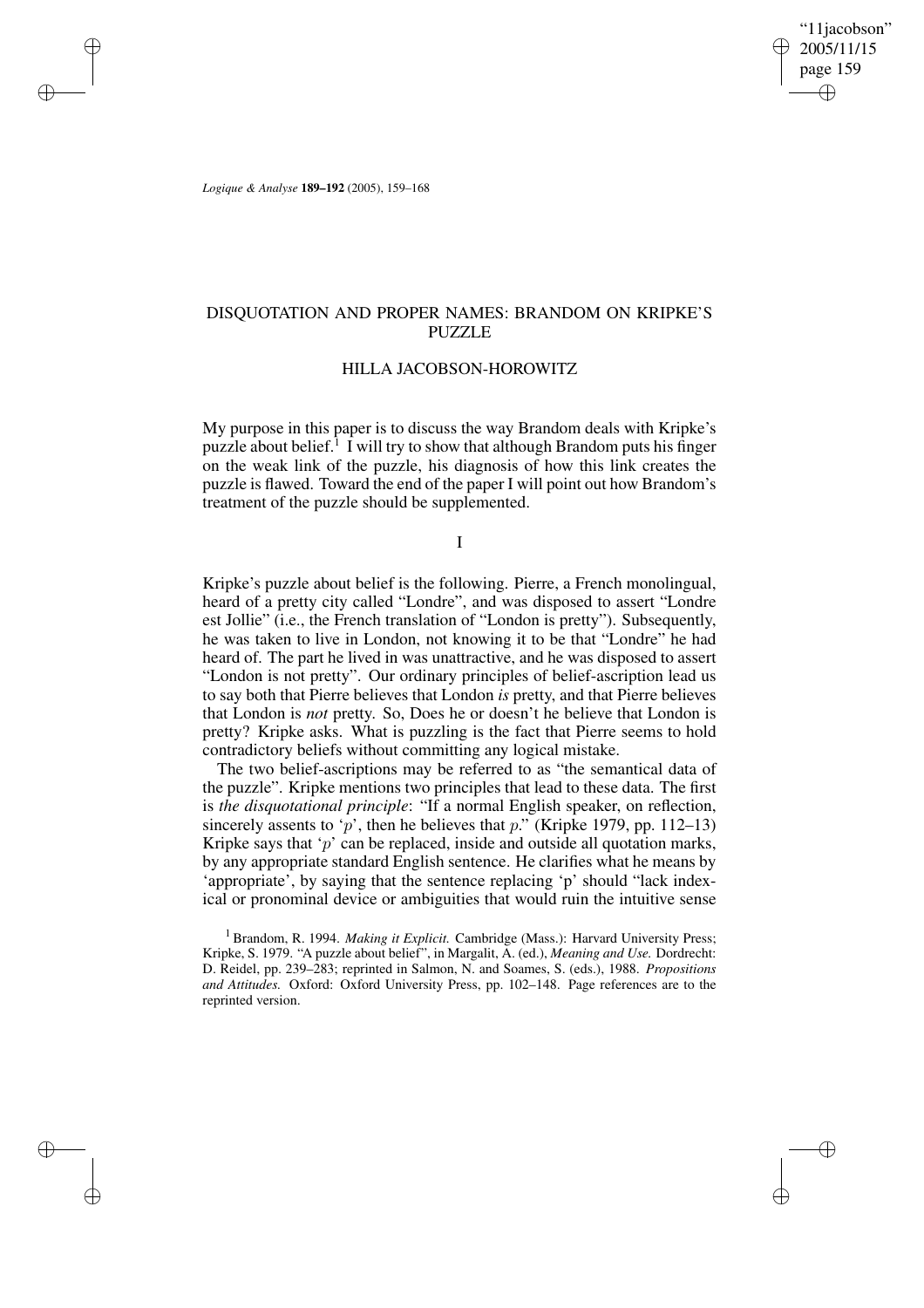"11jacobson" 2005/11/15 page 160 ✐ ✐

✐

✐

#### 160 HILLA JACOBSON-HOROWITZ

of the principle." *(ibid., p.* 113)<sup>2</sup> The principle also holds, he adds, for sincere affirmation or assertion in place of assent (*ibid*.). The second principle is the *principle of translation*: "If a sentence of one language expresses a truth in that language, then any translation of it into any other language also expresses a truth (in that other language)." (*ibid*., p. 114)

The two principles lead to the semantical data in the following way. First, on the basis of Pierre's assent to "London is not pretty", applying the English disquotational principle yields "Pierre believes that London is not pretty." Second, On the basis of Pierre's assent to "Londre est Jollie," applying the French disquotational principle yields "Pierre croit que Londre est Jollie," and from this, by using the principle of translation, we get: "Pierre Believes that London is pretty." Following Kripke, Brandom (p. 575) acknowledges that the principle of translation is not essential to the case, since puzzling facts of the same kind may arise in cases that do not concern assents in two different languages. Kripke's Paderewski case (Kripke 1979, pp. 130–31) is precisely such: Peter learns of the pianist Paderewski, and consequently comes to assent to "Paderewski had musical talent." Then he learns of the Polish national leader Paderewski, and comes to assent to "Paderewski had no musical talent." (He assumes that he learned of two different people.) In this case the English disquotational principle alone leads to ascriptions of two contradictory beliefs.

We may then ignore the principle of translation in discussing the puzzle. But why are the semantical data in question puzzling? As Brandom says (on p. 576), there is nothing particularly paradoxical about having inconsistent beliefs in the *de re* sense: one can believe *of* Benjamin Franklin, as the inventor of bifocals, that he did not invent the lightning rod, and also believe *of* Benjamin Franklin, as the inventor of the lightning rod, that he did invent the lightning rod. There is nothing puzzling in these facts. Yet Kripke's puzzle is intended to be about *de dicto* ascriptions of beliefs. It concerns the facts that Pierre believes both *that* London is pretty, and *that* London is not pretty — he accepts both propositions. Why are *these* semantical facts puzzling? They are puzzling because of what Brandom calls the *transparency of inconsistency*: that anyone "is in principle in a position to notice and correct contradictory beliefs if he has them." (Kripke 1979, p. 122) So logic alone should teach Pierre that his beliefs are inconsistent, yet it cannot. No logical reflection can show him the inconsistency. So something must be wrong in the practice of belief-ascription that leads us to ascribe to Pierre the two contradictory beliefs. The principle which embodies this practice

<sup>2</sup> We shall later see examples of cases in which the principle does not work according to Kripke.

✐

✐

✐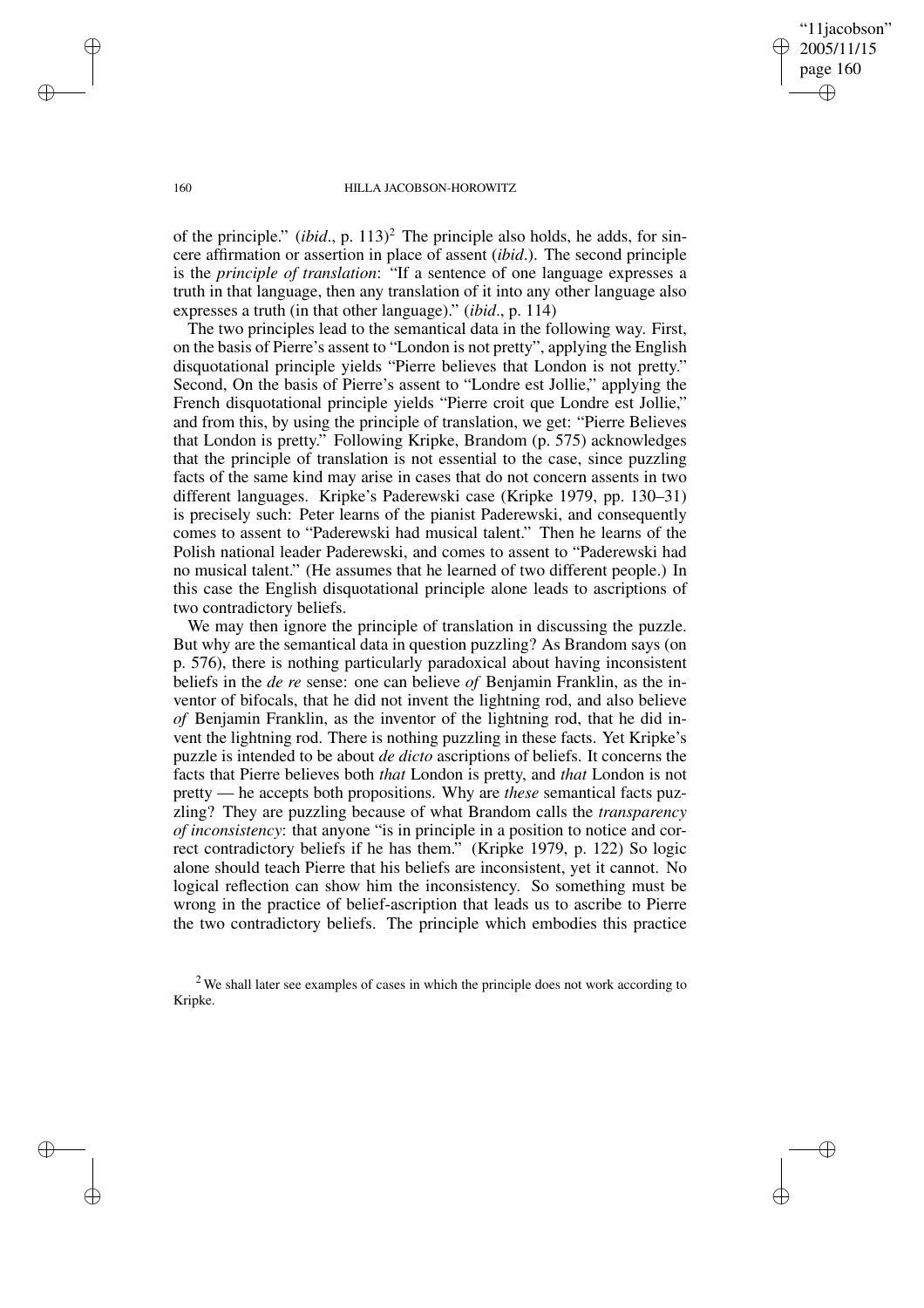✐

✐

is the disquotational principle, and indeed, most of Brandom's discussion centers around this principle.

✐

✐

✐

✐

II

Brandom (p. 577) takes Kripke's formulation of what he (Kripke) calls "the disquotational principle" to involve two principles with quite different functions. According to the first of them, the best evidence (or very strong evidence, or *prima facie* evidence that is hard to override) for ascribing a belief with a certain content is a sincere affirmation or avowal with that content. Brandom does not dispute this principle. The second principle is the *real* disquotational principle (hereafter to be referred to as "the disquotational principle"). According to it, the same expressions that are used to avow a belief are the expressions to be used in reporting or ascribing it in indirect report (that is, by means of *that*-clauses). "The relation between direct discourse quotation of what was said and indirect discourse reporting of what was claimed is that of lexical cotypicality." (*ibid*.) Brandom strongly objects to painting this relation with such a broad brush. The disquotational principle ignores many subtleties which specifying this relation involves.<sup>3</sup> Brandom then asks why shouldn't we conclude from the puzzle that the (real) disquotational principle does not apply to proper names, at least under some circumstances.

# III

I think that Brandom is correct to reject the disquotational principle (as a universal principle). I also agree that applying this principle to the case of proper-name-involving beliefs is the problematic link that leads to Kripke's puzzle, so that in order to resolve the puzzle this application should be rejected. But it would be better not to be satisfied with rejecting the universal applicability of the disquotational principle, or with taking the fact that it leads to the puzzle as showing its inadequacy in the case of proper names. First, it is not absolutely clear that we can rule out the idea that this fact may be explained by the falsity (in general, or only in some cases and among them the case of proper names) of the principle of transparency of inconsistencies (I will later say a few words to this effect). This possibility blocks the inference that it is the disquotational principle that is inapplicable in the case of proper names. And perhaps we fail to see other possibilities that may explain that fact. Second, we should certainly ask for an explanation of why the disquotational principle fails in the case of proper names, if it does. In

<sup>3</sup> Brandom discusses such subtleties in chapter 8 of *Making it Explicit*.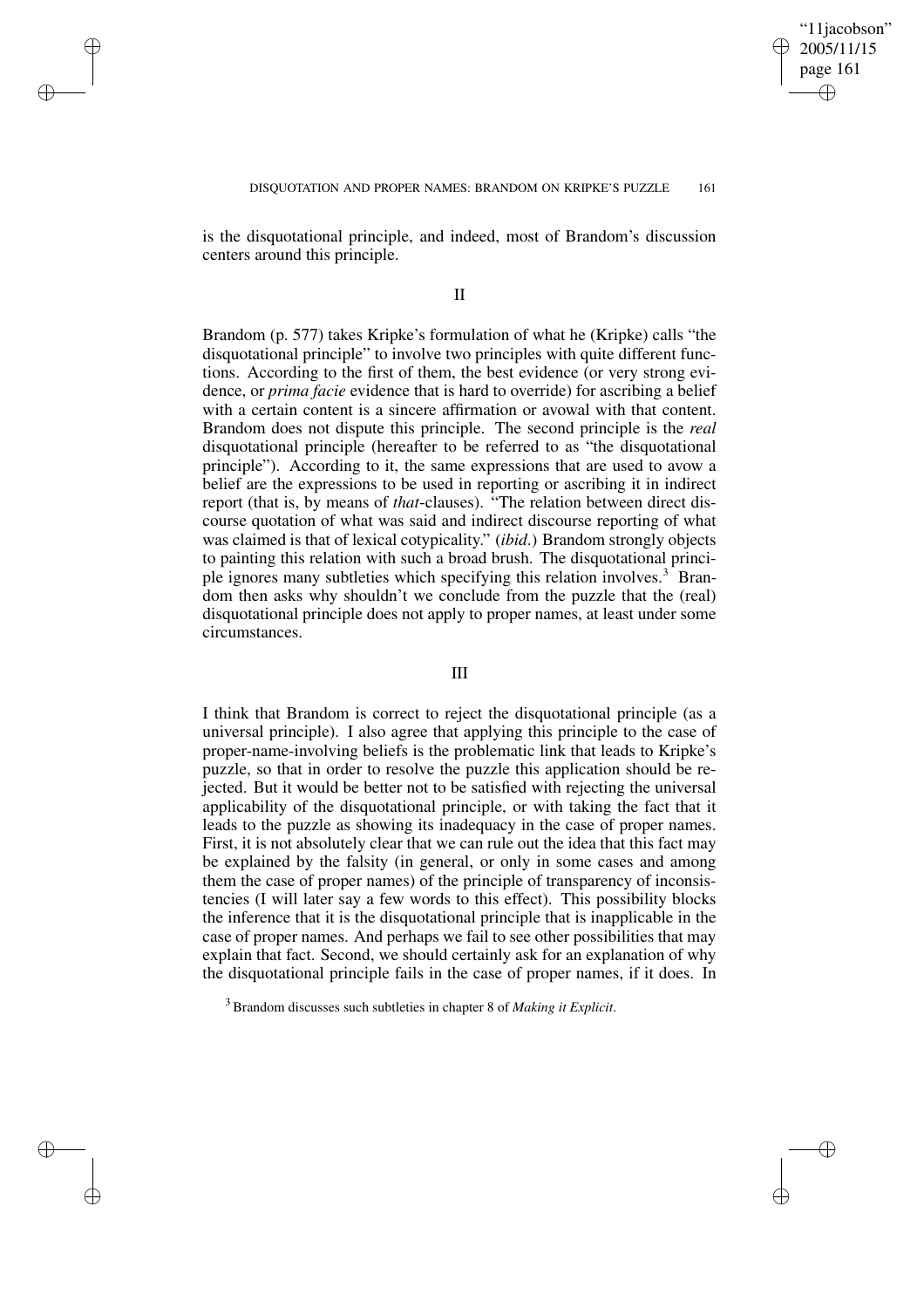"11jacobson" 2005/11/15 page 162 ✐ ✐

✐

✐

#### 162 HILLA JACOBSON-HOROWITZ

the absence of such an explanation, any dissolution of the puzzle would be lacking. Brandom's discussion does not suggest such an explanation. We shall see this also in discussing the more specific ways in which he deals with the puzzle.

Brandom mentions Kripke's example of 'Cicero': Some of Arthur's tokenings of that name are intended to refer to the Roman orator, and others are intended to refer to a spy from World War II. On some occasions he would assent to 'Cicero was a spy', and on some to 'Cicero was not a spy'. Kripke does not take this case to involve an inconsistency and therefore a paradox: the dual use of 'Cicero' prevents this. This case is similar to the Paderewski case in involving lexical identity (in the two uses of 'Cicero'), but differs from it in not involving coreference. But Brandom claims that this difference is insufficient for explaining why the Paderewski case but not the Cicero case is taken to involve a puzzling inconsistency. For nobody suggests, he argues, to take "The inventor of bifocals is F" and "The inventor of lightning rod is not F" to involve a puzzling inconsistency, in spite of the coreference of the grammatical subjects of these two sentences (pp. 578–79).

I have two comments on this point. The first is that Brandom does not show *why* the Paderewski case should not be taken to involve a puzzling inconsistency. The fact that coreference does not yield a puzzle in the case of definite descriptions does not show that it does not yield a puzzle in the case of proper names. Indeed, that fact shows that coreference does not, in itself, suffice for making a case of attributing F and not-F a puzzling inconsistency; and the Cicero case indeed shows that lexical identity of the proper name(s) involved does not, in itself, suffice for this either. But it is still possible that coreference *and* lexical identity of the proper name(s) *together* suffice for making such a case a puzzling inconsistency.

My second (and related) comment is that in this case too Brandom suggests no explanation for the inapplicability of the disquotational principle in Paderewski-type cases but not in Cicero-type cases or in cases of definite descriptions. I believe that when we shall see why the disquotational principle is inapplicable in the case of proper names, we shall also see how the combination of coreference and lexical identity of the proper name(s) underlies the puzzle. Now let's continue with Brandom's discussion.

Brandom mentions that Kripke himself did not take the principle to apply to sentences containing expressions like indexicals or pronominal constructions, and claims that the view that it is inapplicable in the case of proper names seems to him especially plausible in light of the fact that demonstratives, indexicals, and tokenings that are anaphorically dependant upon them are the paradigm of object-involving singular-terms usage, and that Kripke sets up the problem about proper names by appealing to the very features of

✐

✐

✐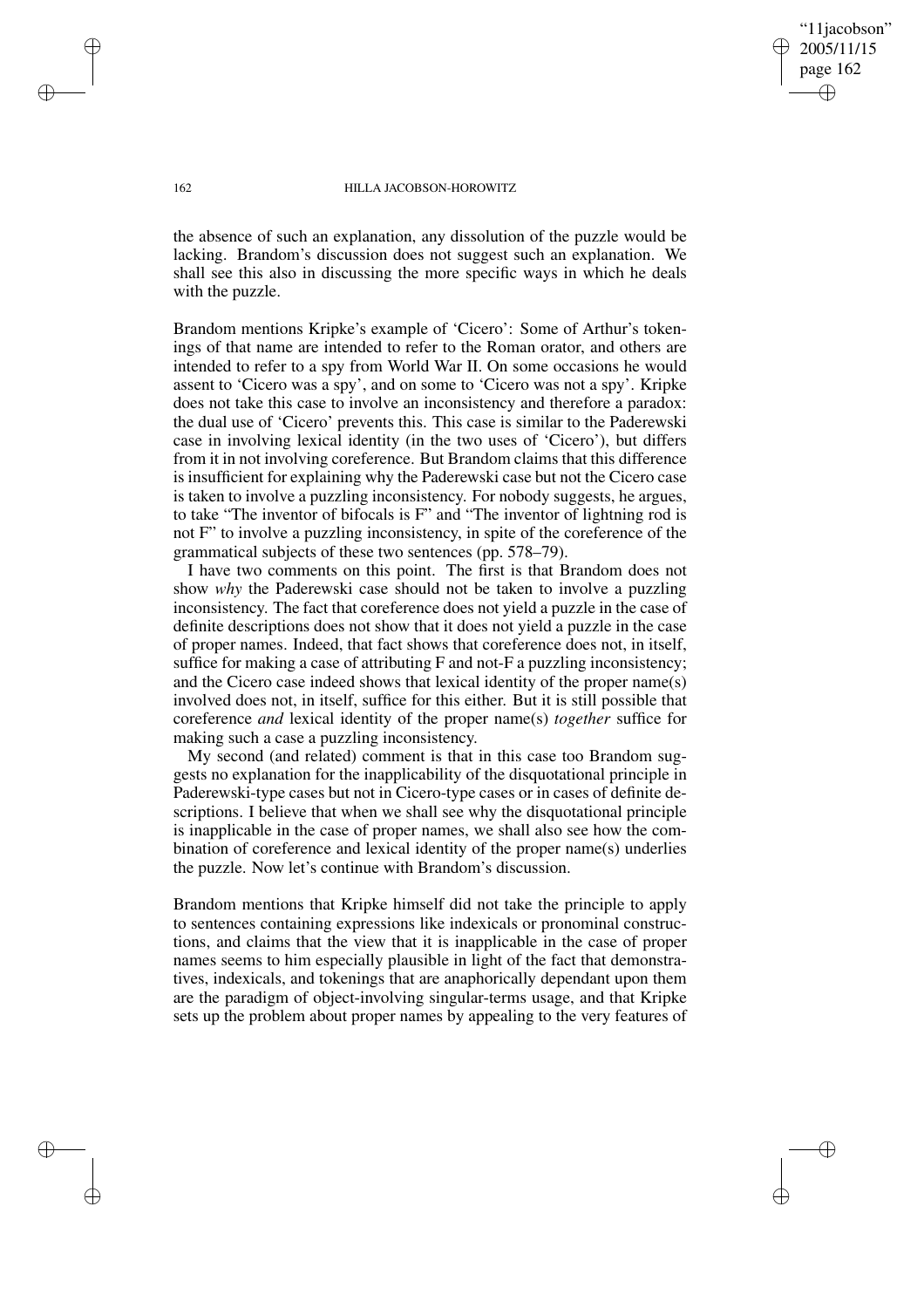DISQUOTATION AND PROPER NAMES: BRANDOM ON KRIPKE'S PUZZLE 163

✐

✐

✐

✐

"11jacobson" 2005/11/15 page 163

✐

✐

✐

✐

their use that have made direct reference theories attractive (p. 578). Brandom does not specify these features, and there is more than one option. One feature of "directly referential" expressions is their semantical rigidity their referring to the same object in every possible world. The view that proper names are rigid designators is perhaps Kripke's central thesis about proper names. (In fact, Kaplan's definition of directly referential expressions and Kripke's definition of rigid designators are very similar.)<sup>4</sup> But it is difficult to see how this modal feature is relevant to the question of the applicability of the disquotational principle. Perhaps Brandom views rigidity as relevant to this question since (in chapter 7 of *Making it Explicit*) he takes rigidity to be an anaphoric phenomenon, and he treats proper names on an anaphoric model. I will discuss the connection between his anaphoric model and that question below.

Another feature of directly referential expressions is that their referent is supposed to completely determine their meaning.<sup>5</sup> But this feature surely cannot explain the inapplicability of the principle. To the contrary, if one accepts that all there is to the meaning of a proper name is its reference, then one seems to have a good reason for assuming that the principle of disquotation *does* apply to proper-name-involving beliefs, since in that case the use of a name by an ascriber seems to provide the meaning of this name as used by the believer. 6 (Of course, the name the ascriber uses must be the same name that the believer uses, in the sense of being the name of the same object.)

One feature of demonstratives and indexicals which prevents (at least the automatic) applicability of the disquotational principle in their case isthe fact that what objects they refer to depends on the context of using them — the context, that is, of uttering the sentences or thinking the thoughts containing them. The ascriber's 'this' is not necessarily the believer's 'this', so the 'disquotational' ascription (the one we get by applying the disquotational principle) is not an ascription of the belief's content.<sup>7</sup> This cannot be the

<sup>4</sup> Kaplan, D. 1989. "Demonstratives: An Essay on the Semantics, Logic, Metaphysics, and Epistemology of Demonstratives and other Indexicals", in Perry J. and others (eds.): *Themes from Kaplan.* Oxford: Oxford University Press; Kripke, S. 1980. *Naming and Necessity.* Oxford: Basil Blackwell.

5 Sometimes direct reference theorists take the referent to *be* the meaning, but this point is irrelevant to the present issue.

<sup>6</sup> Kripke says he does not commit himself to the view that "only the referent of the name contributes to what is expressed" (Kripke 1980, p. 20), but he does not elaborate on this issue.

 $7$  This claim presupposes the view that the content-identity of indexical and demonstrative beliefs depends on the identity of the objects the beliefs are about. Many seem to hold this view, but I will immediately argue that its truth is irrelevant to our present concern.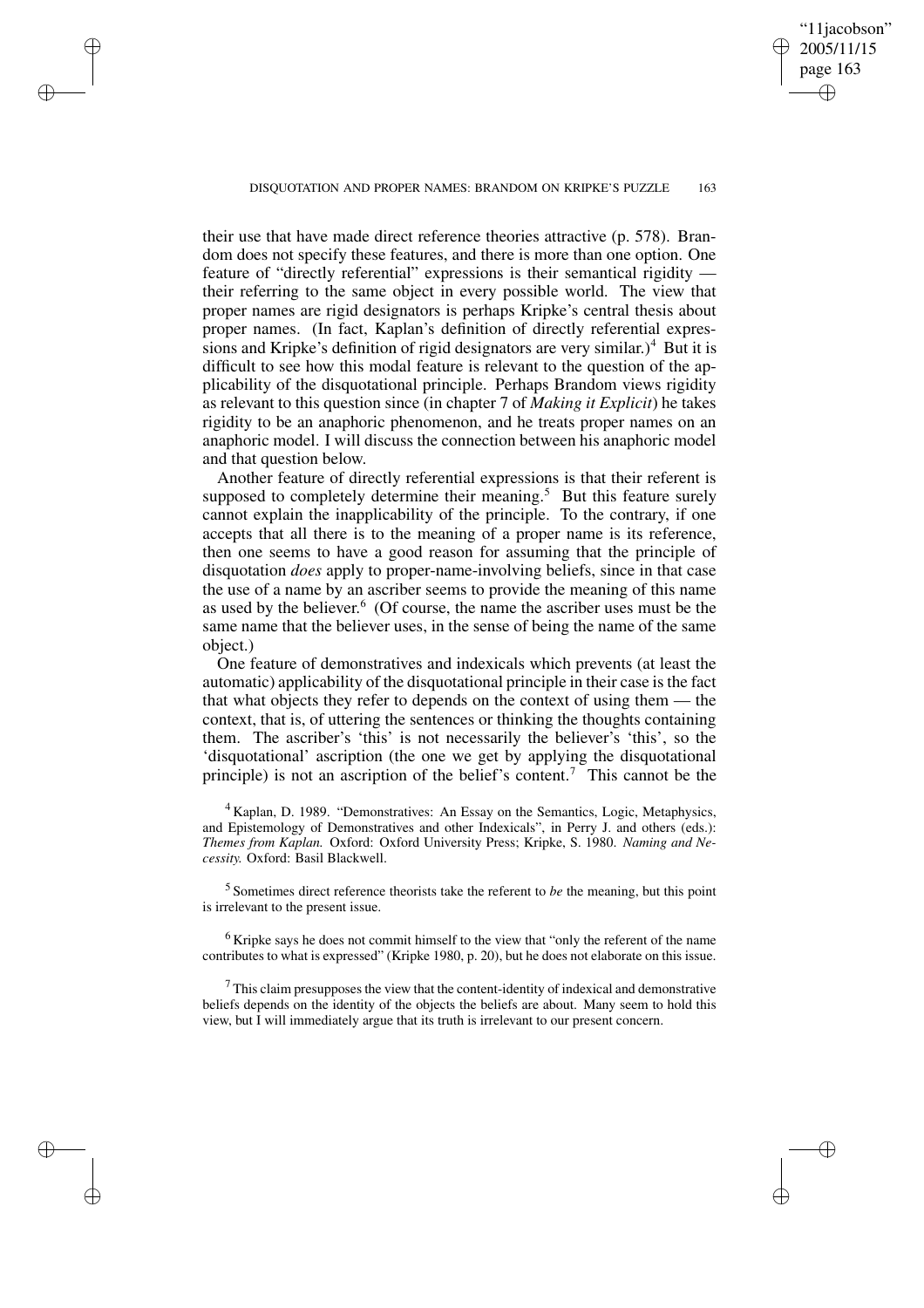"11jacobson" 2005/11/15 page 164 ✐ ✐

✐

✐

#### 164 HILLA JACOBSON-HOROWITZ

problem in Kripke's puzzle, since the names in the puzzle *are* coreferential, and this fact plays a crucial role in creating the impression of inconsistency.

This brings us to Brandom's suggestion of assimilating usages of proper names that are puzzling if they are assumed to fall under the disquotational principle to the pronominal cases. When the expression of a belief contains an anaphoric dependent, the disquotational principle is inapplicable, and Brandom suggests to view the Kripkean chain of communication by means of which tokenings of proper names inherit their referent from earlier elements in the chain as an anaphoric chain, and thus to explain why the principle does not work with respect to some usages of proper names. According to him,

Sometimes distinct anaphoric chains of proper-name tokenings are anchored in antecedent picking out different object, as in the 'Cicero'/'Cicero' case. Sometimes distinct chains are anchored in a single object, as in the 'Paderewski'/ 'Paderewski' case. Both of theses structure can also occur with ordinary anaphoric dependent, such as 'it'. Just as one cannot tell 'by pure logic and semantic introspection' whether the two chains that one is continuing are anchored in one object or two for ordinary anaphoric dependent, so one cannot for the anaphoric chains that govern the use of proper names. Just as for canonically pronominal expression types such as 'he' or 'it', cotypicality is no guarantee of coreference — one must consult the anaphoric chain to which a tokening belongs in order to determine its reference. This is just the situation in which the disquotational principle is not applicable. The cases Kripke presents do not generate a puzzle; they just show that proper names can be used in such a way that the disquotational principle does not apply to them. Kripke's own approach to proper-names reference in terms of chains of tokenings suggests exactly why. The result is that these case presents good reasons for treating proper names on an anaphoric model. (p. 581)

I agree with most of what is said in this passage. I do not agree only with the last sentence, and with the implicature of the claim that proper names can be used in such a way that the disquotational principle does not apply to them — the implicature, namely, that proper names can also be used in such a way that the principle does apply to them.<sup>8</sup> I will get to these points immediately.

✐

✐

✐

<sup>&</sup>lt;sup>8</sup> As we saw earlier, Brandom suggests that the disquotational principle does not apply to proper names *at least* under some circumstances. He does not commit himself to the view that the principle never applies to proper names.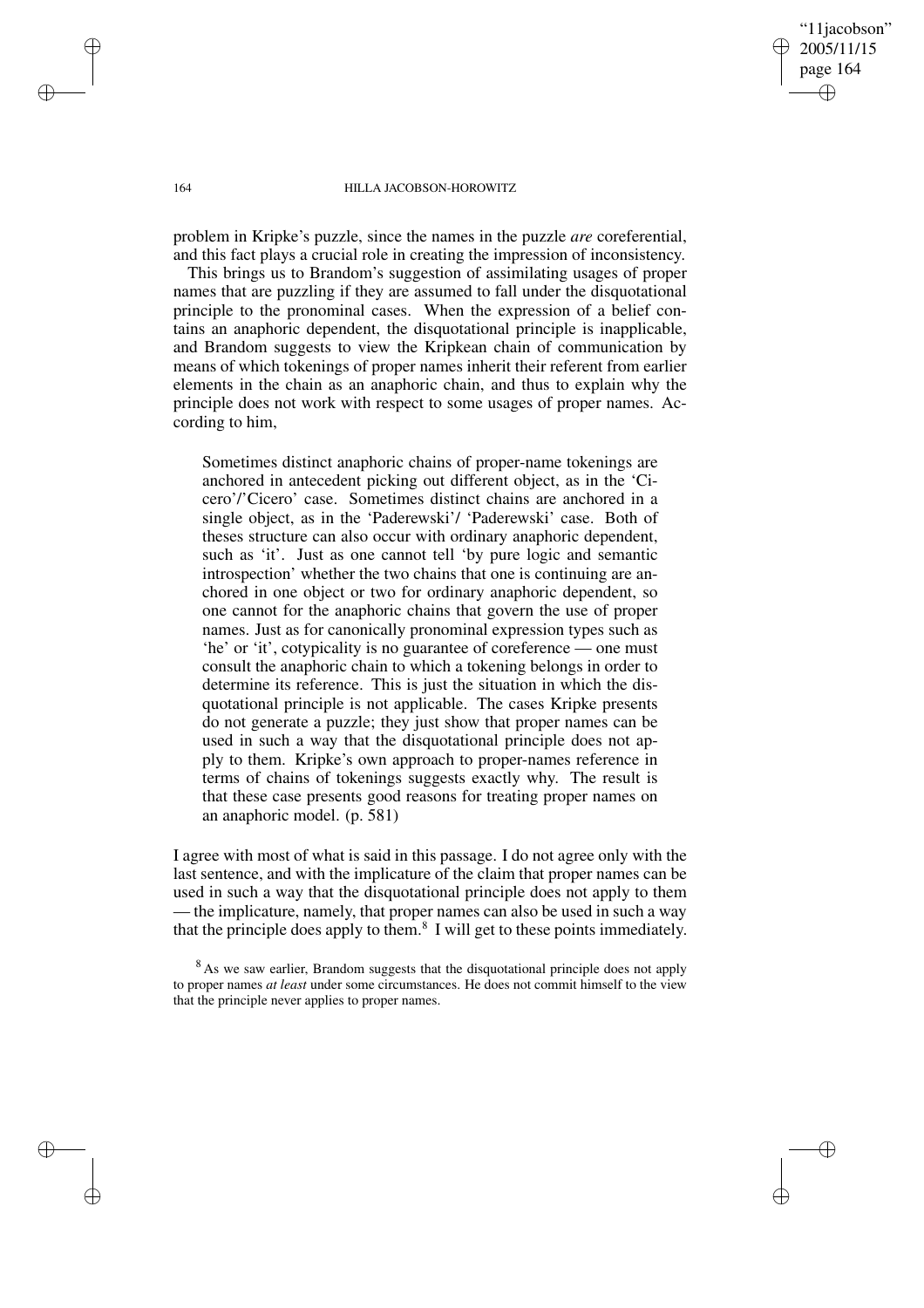'11*jacobson*" 2005/11/15 page 165

✐

✐

✐

✐

The more significant problem I find in this passage is that, again, it does not really dissolve the puzzle, for it does not explain *why* the disquotational principle is inapplicable in the cases in question.

✐

✐

✐

✐

Actually, what Brandom explains in this passage is simply why Pierre and Peter fail to know that the names they use are coreferential. Indeed, in order to know this they should "consult the anaphoric chains." The real problem of the puzzle, we may say, is how this failure to attain the knowledge, a failure that has nothing to do with *logic*, seems to lead to *contradictory* beliefs. There is nothing philosophically interesting in the mere fact that such a failure has occurred. This is one of the data of the puzzle, and for dissolving the puzzle we should look forward and not backward. We should attempt at discovering what goes wrong *given* that the error of taking the names to refer to two objects rather than to one has occurred. Certainly, to explain how this error has occurred is not to explain why the semantical principle of disquotation is inapplicable, since the application of this principle enters the picture after this error has occurred and the error's origin is irrelevant. Further, the one who uses the disquotational principle, namely *the ascriber* of the beliefs in question, may "consult the anaphoric chains", and if the phenomenon seems puzzling to her, surely this has much to do with this "consultation" — with the fact that the result of her "consultation" is her knowing that the names in question are coreferential. So even if proper names may rightly be said to function anaphorically, this fact cannot be what gives rise to the inapplicability of the disquotational principle, and exposing it cannot be considered a dissolution of the puzzle. If so, we cannot also accept Brandom's claim (expressed by the last quoted sentence) that the puzzling cases in question present good reasons for treating proper names on an anaphoric model. Whether we have other reasons for treating them on such a model is a question that goes beyond the scope of this paper.<sup>9</sup>

I said that I do not agree with the claim implied by Brandom's words that the disquotational principle may sometimes be applicable to proper-nameinvolving beliefs. Since Brandom does not really explain why the principle does not apply in the cases Kripke discusses, we cannot know when, according to him, the principle applies and when it does not. But we should note that if the principle is inapplicable in cases like that of Peter, for example, then certainly it is inapplicable with respect to *the two* assertions of Peter ("Paderewski had musical talent," and "Paderewski had no musical talent."), and not only to one of them, since nothing distinguishes these two assertions in this respect. And each of these assertions of Peter's, considered on its own, is a regular name-involving assertion, with no peculiarities. It would be a mystery if name-involving assertions generally gave rise to

9 See Brandom's further discussion of this issue in chapter 7 of *Making it Explicit*.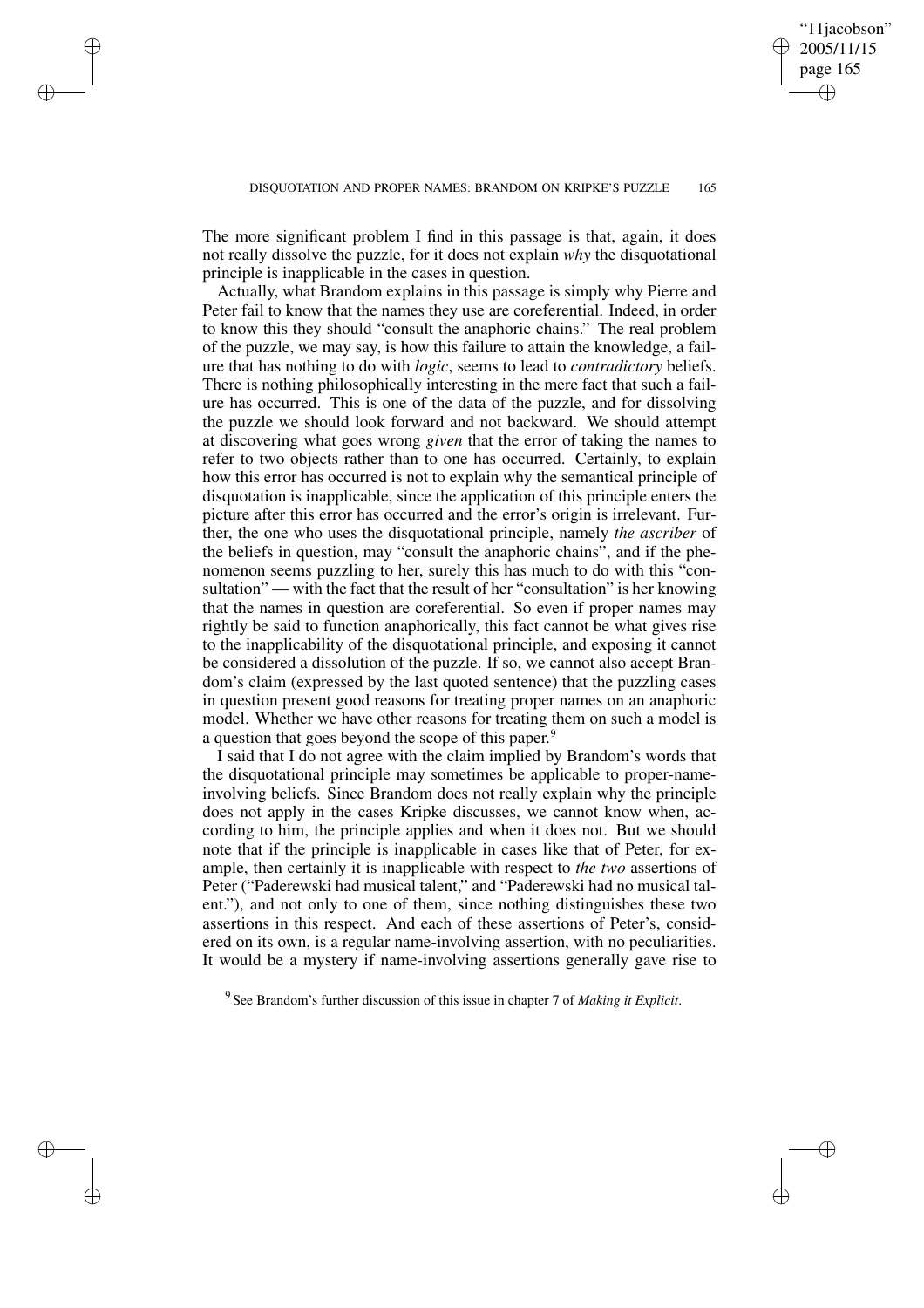"11jacobson" 2005/11/15 page 166 ✐ ✐

✐

✐

#### 166 HILLA JACOBSON-HOROWITZ

belief-ascriptions in accordance with the disquotational principle, but these two assertions do not give rise to it.

I think that the disquotational principle is never applicable with respect to name-involving assertion. Cases of coreferential names only expose the general problem of applying it to such assertions. I agree with Brandom that the disquotational principle ignores many subtleties which specifying the relation between direct discourse quotation of what was said and indirect discourse reporting of what was claimed involves, and that this relation is not in general that of lexical identity. I think that in the case of proper names it always ignores subtleties. This is what happens in the case of Kripke's puzzle, and this is what gives rise to the puzzle.

The subtleties the principle ignores in the case of proper names can be noticed by considering Brian Loar's discussion of Kripke's puzzle.<sup>10</sup> Loar considers a variant of Kripke's example, which differs from the original only in that Pierre's English assertion concerning London is "London *is* pretty." How many belief-types Pierre has? he asks. Two, he replies, and they are as distinct in content as one's belief that Paris is pretty and one's belief that Rio is pretty. These beliefs of Pierre involve "differences in how Pierre conceives things, in how he takes the world to be, in what he regards the facts as being — that is, differences in some semantic or intentional dimension." (*ibid*., p. 570)

If Loar's claim that the beliefs in his variant of Kripke's example differ in content is correct, this must of course be due to a content-difference between "London" and "Londre" in Pierre's thought. So if we accept this claim, we can see why the disquotational principle is inapplicable in this case (and in all other cases of proper names): the relevant belief-ascriptions that its application yield are sensitive only to the reference of the names, and so beliefs like those of Pierre in Loar's variant are type-identical (and beliefs like those of Pierre in the original example contradict each other) according to them; yet they are not really type-identical. Since reference is everything for such ascriptions, they are blind to the beliefs' content-difference.

So an argument to the effect that such beliefs differ in content is the missing link of Brandom's case against Kripke's puzzle. Such an argument would show why the disquotational principle cannot be applied in the cases in question.<sup>11</sup> Still, a question arises in this context. It seems that even if the use

<sup>10</sup> Loar, B. 1988. "Social Content and Psychological Content", in Grimm, R.H. and Merrill, D.D. (eds.). *Contents of Thoughts.* Tuscon: University of Arizona Press, pp. 99–110; reprinted in Rosenthal, D.M. (ed.), 1991. *The Nature of Mind.* Oxford: Oxford University Press, pp. 568–575. Page references are to the reprinted version.

 $11$  Though Brandom does not make such a move in treating the puzzle, I believe that his approach to proper names is compatible with it. (He even takes the conceptual contents of proper names — which on his view "correspond to anaphorically structured constellations of

✐

✐

✐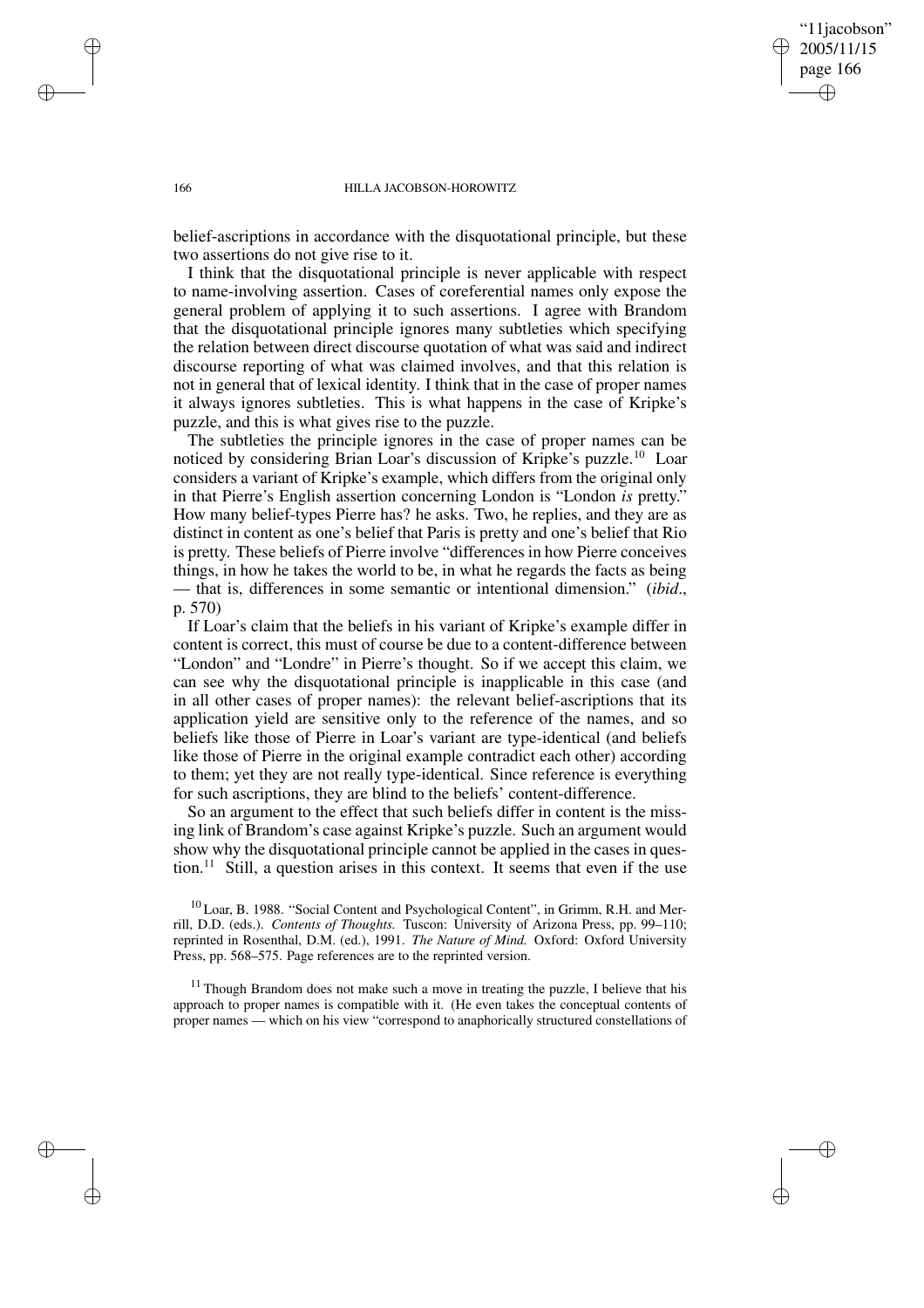'11*jacobson*" 2005/11/15 page 167

✐

✐

✐

✐

of the disquotational principle for proper-names involving beliefs is unjustified, our practice of ascribing contents in such cases *is* in conformity with this principle. We would judge, based on the story of Pierre, both that he believes that London is pretty and that he believes that London is not pretty. So it might be thought that Kripke's puzzle does expose a flaw in the practice of content ascription. Further, does it really make sense to say that content and standard content-ascriptions do not match with each other? Does it make any sense to say that the contents of names-involving beliefs are not what standard ascriptions of names-involve beliefs ascribe, even though we cannot say that such ascriptions are mistaken for some epistemic reasons?

✐

✐

✐

✐

I think the answer to these questions is rooted in the purpose that names are purported to serve. The very purpose of our using names in language is to refer to individuals — to pick them up in order to say whatever it is that we want to say about them. It is not that names do not refer to individuals *in virtue* of some properties of the individuals, or some events in which the individuals were involved, etc; and it is not that in using names we do not have some conceptions of the bearers of names. But all these facts do not typically interest us when we use names; only the identity of the names' bearers does. It is for this reason that ascriptions of name-involving beliefs are sensitive (as far as the name-components of such beliefs are concerned) only to reference. We do not typically care, in making theses ascriptions, about these beliefs' full contents. The use of a name in the that-clause of a belief ascription does not purport to deliver more than what is of interest to the believer in expressing his belief. Thus, name-involving belief ascriptions do not necessarily indicate what the contents of the ascribed beliefs are. They do not purport to do this — strictly speaking, they are not ascriptions of content. And ascribing such contradictory ascriptions does not indicate the existence of a contradiction in the believer's doxastic system.

### IV

But suppose that one is convinced, for whatever reasons, that the relevant belief ascriptions do indicate the full contents of the beliefs in question that the contribution of the name-components to the propositions believed is fully determined by the identity of the bearers of the names. (On such

tokenings" — to be like Fregean senses in some respects (p. 582); but he does not connect this fact with his treatment of Kripke's puzzle.) Even his taking beliefs which contain proper names to be "strong *de re*" (p. 583) — such that their content-identity depends on the identity of the objects they are about — is compatible with this move, since the content-identity of such beliefs and of the proper names that they contain may depend also on other things. It is also worth mentioning that a central respect in which Loar takes Pierre's two beliefs to differ is their inferential roles, and Brandom is a strong advocate of inferential role semantics.